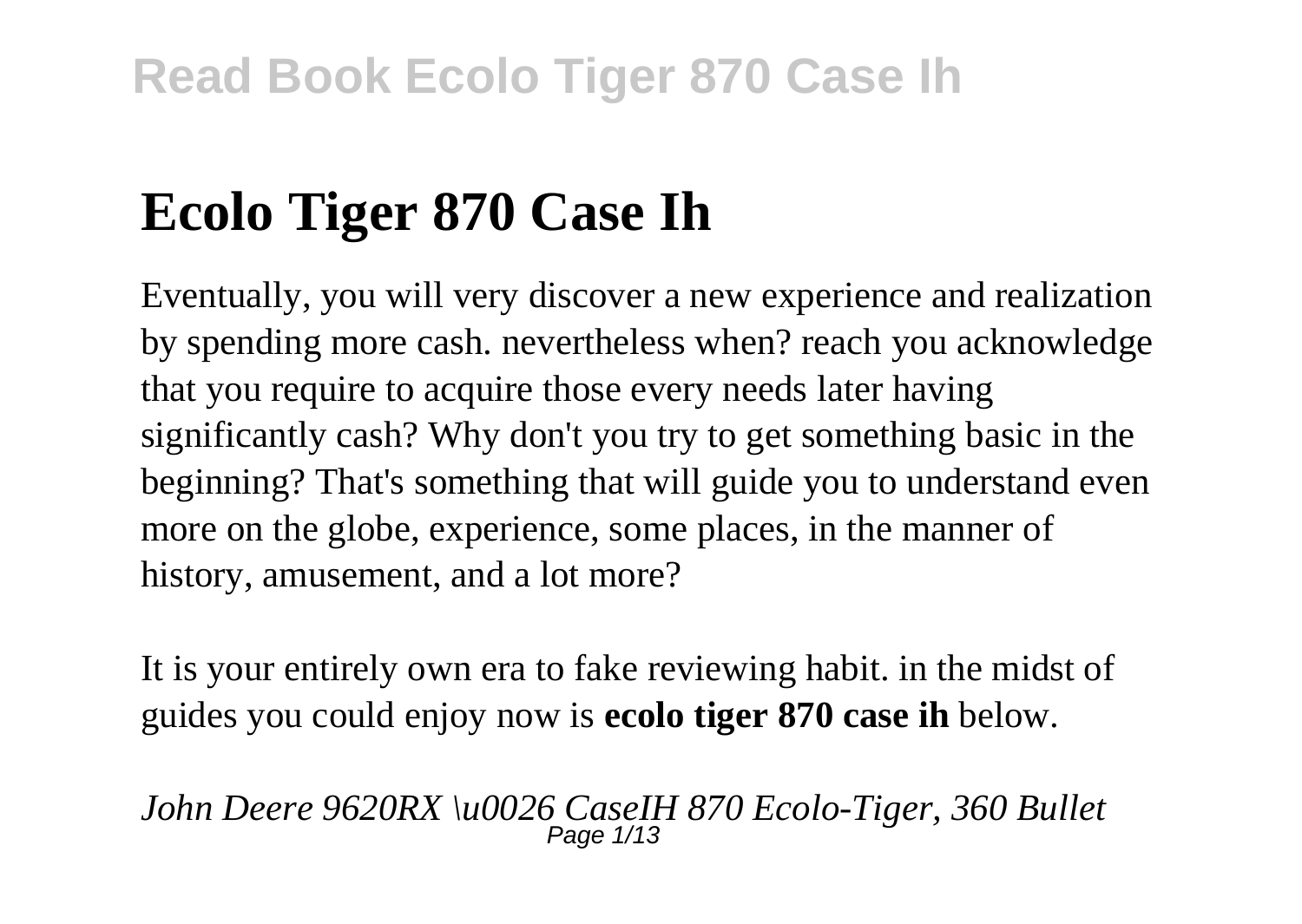*Points* Case IH Ecolo-Tiger 870 Ecolo-Tiger 875 Disk Ripper: Infield Settings and Adjustments *Farm Progress 2010: Ecolo-Tiger 870* CASE IH ECOLO-TIGER 870 For Sale

John Deere 9630 pulling a Case IH Ecolo-Tiger 870 Disk Chisel **Agrokultura, Case IH Steiger 500 met de Case IH Ecolo Tiger 870 Disk Ripper, ????????????** Case IH – Ecolo Tiger 870 *AgroKultura CASE IH Quadtrac 500 + CASE Ecolo-Tiger Disk-Ripper 875 film Jan Rijpma © ???????????? demo 875 ripper with a 310 case* Case IH Ecolo-Tiger 870 disk ripper **Ripping with Ecolo Tiger 870** 485 QuadTrac vs 9530T \u0026 870 vs Dominator.wmv Case IH STEIGER 450 | Case IH Ecolo Tiger 730 | Processing technology mini-till large areas of land *Versatile Delta Track 550 Tractor pulling a Case IH 875 disk ripper near Cherry Illinois* Ecolo Tiger 530C,730C, 870 Case ih 550 quadtrac and the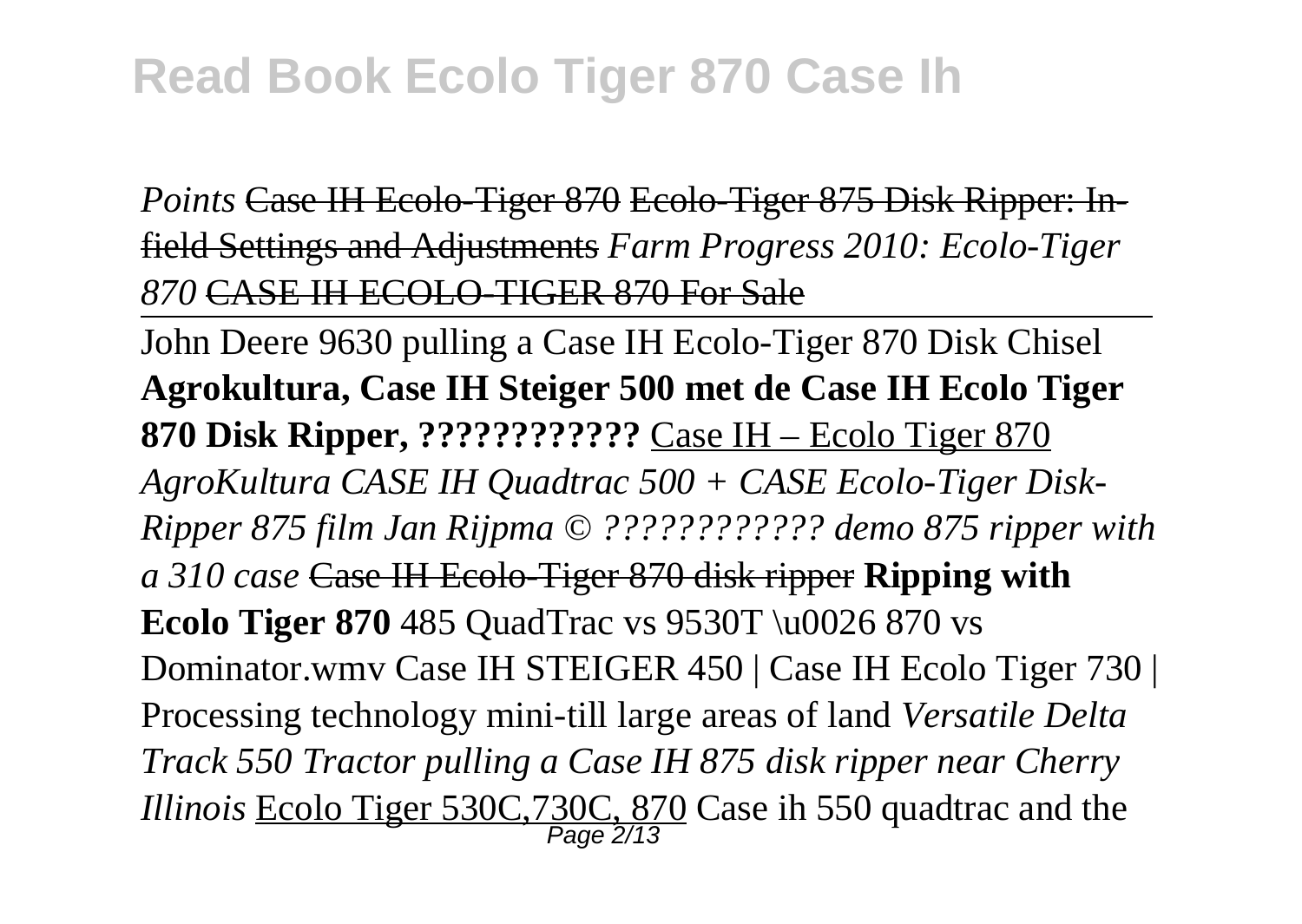870 case ih ripper Case IH 7240 pulling a 527b ripper Kuhn Krause Dominator® Primary Tillage Review with Curt Davis ???????????? ???????????????? Case IH Ecolo-Tiger 870 *Ride in the Case IH Steiger 600 Tractor*

Pitstick Farms - John Deere 9530 on 11-12-2013**Case IH's Jeff Middleton talking about the 870 ecolo tiger** *CASE IH STEIGER 370 HD Tractor \u0026 Ecolo Tiger 870 Disk Ripper* CASE IH Magnum Rowtrac 380CVT vs CASE IH Ecolo-Tiger 870. Ukraine, Dnipro I demo a Case IH 870 ripper!

The CASE IH Ecolo Tiger 875**2016 Case IH Ecolo-Tiger 875 Central IL www.centralilag.com** Farm Progress 2013: Ecolo-Tiger 875 Disk Ripper Highlights CaseIH 600 Steiger Quadtrack with an 870 Ecolo-Tiger heavy tillage tool *Ecolo Tiger 870 Case Ih* Stock Number: PUI800 Coming in to the Plain City Location Case Page 3/13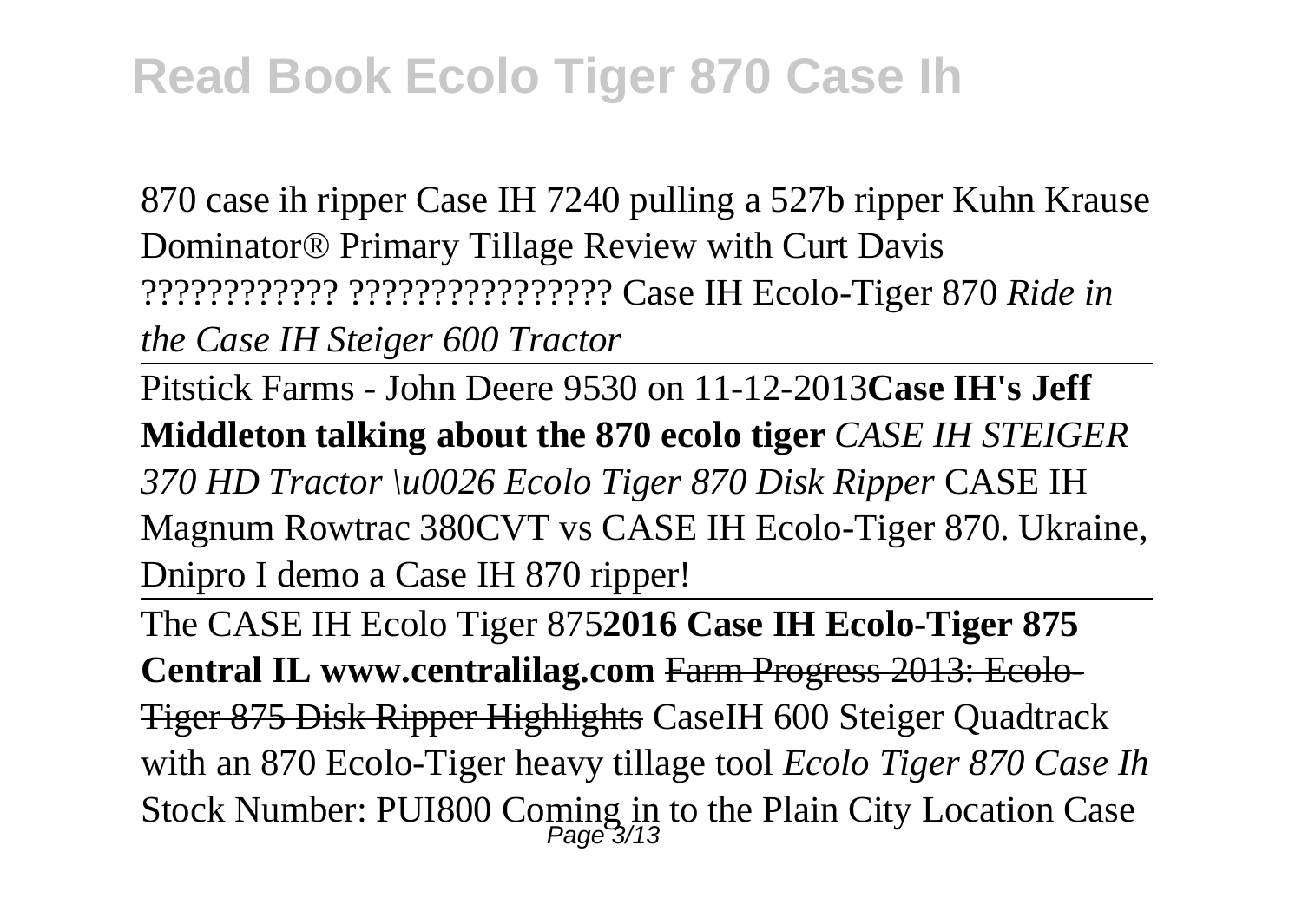IH Ecolo Tiger 870 disk ripper with rear leveler and rolling harrow. Has been well cared for, always stored indoors. Will be going through our shop and ready to go.

*CASE IH ECOLO-TIGER 870 For Sale - 110 Listings ...* Additional Info: 7-Shank 44-Blades Case IH 870 Ecolo-Tiger Disk Stock #: 9165 Tires: 425/65R22.5 Shank Count: 7 Operating Speed: 5-6mph Performance: 12-22 acres/hour @ 6mph Underframe Clearance: 36" Features: Single-Point Depth Adjustment Transport Width: 16' Length: 33.5' Weight: 14,432-lb Discs: 14 - 22" 16 -  $24" 14 - 16"$ 

*Case IH Ecolo-Tiger 870 Tillage For Sale New & Used | Fastline* Part of the Case IH Ecolo-Tiger family, the 870 is likely to be the Page 4/13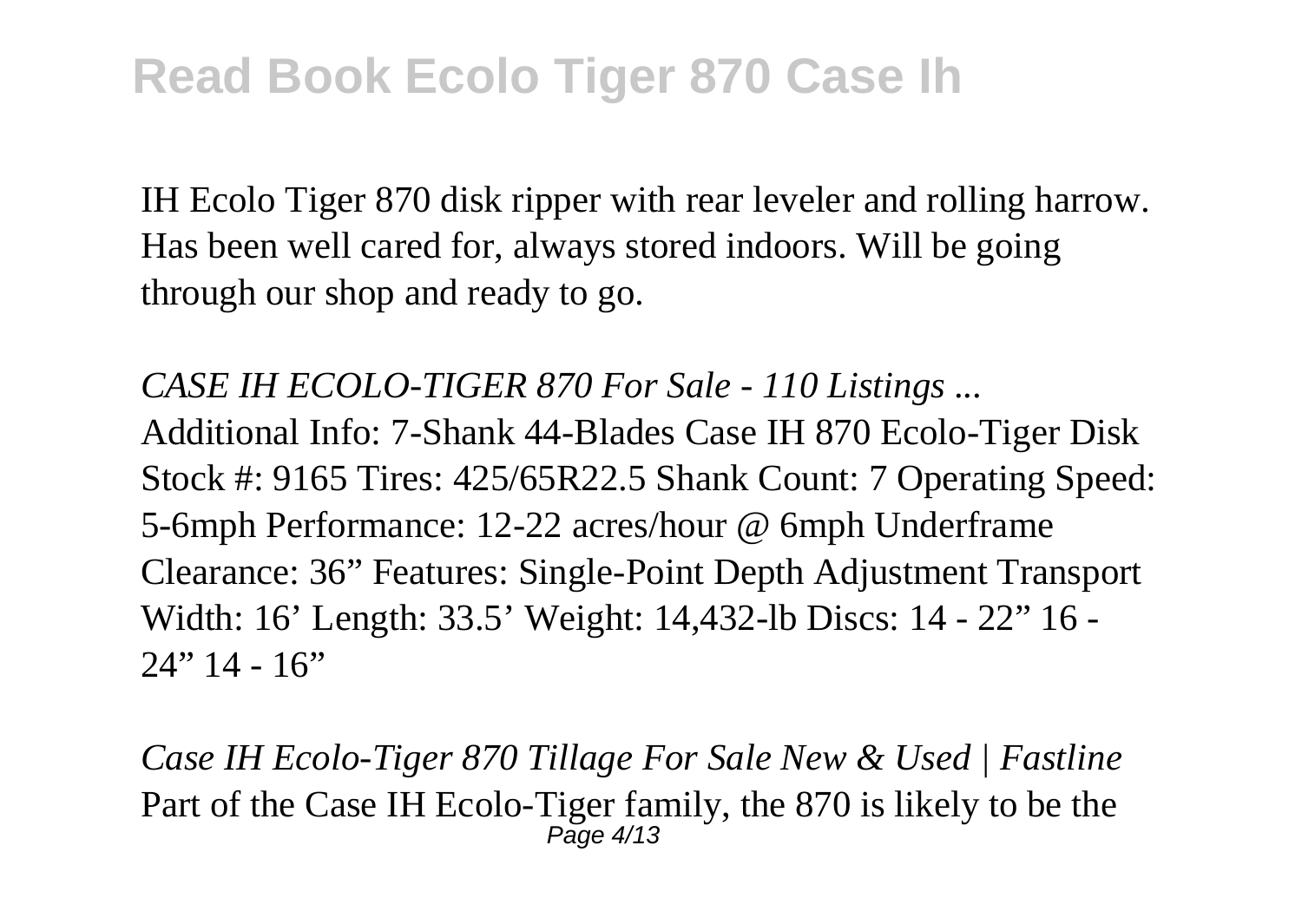first ripper in the field and the last out. At up to 26 ft. (8 m) wide, the Ecolo-Tiger 870 is the largest full-size combination ripper in the industry. It sports a welded, heavy-duty frame for improved durability.

#### *ECOLO-TIGER® 870 - CNH Industrial*

The Ecolo-Tiger 870 output allows for faster, shallower spring field operations resulting in high Net Effective Stands and higher yield potential. Excellent at fracturing root-limiting compaction and creating superior soil tilth 2-in. (51-mm) and 7-in. (178-mm) patented Case IH Tiger ® points on 24-in. (610-mm) centers fracture hardpan

*Case IH Products Ecolo-Tiger 870 Disk Ripper (Previous ...* Page 5/13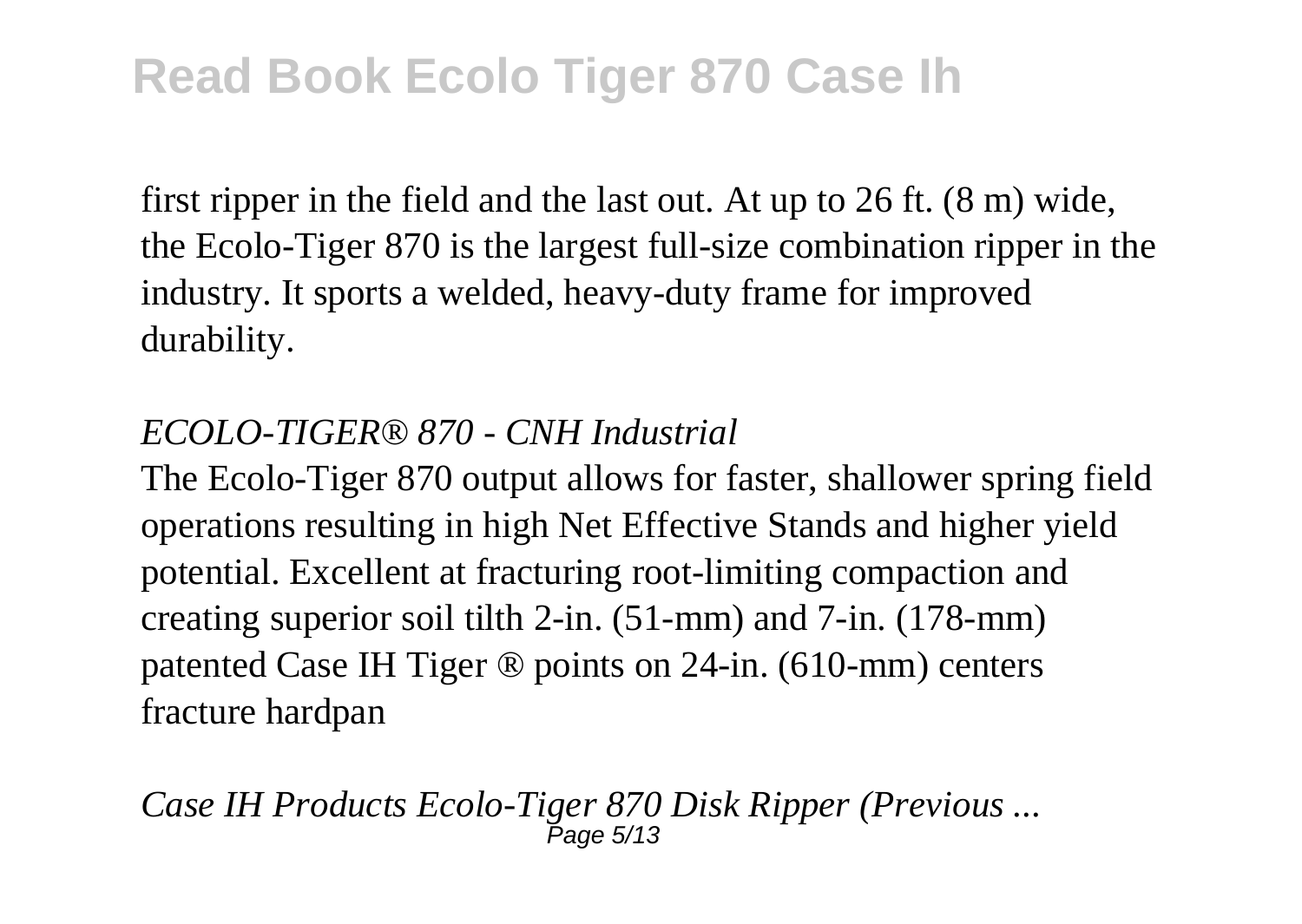Case Ih Ecolo-Tiger 870 For Sale In Minnesota . 26 Results Found | This Page: 1 of 2. Units: Imperial (US) Metric. Currency: Sort Order: Show Closest First: Postal Code. Featured Listings. 21. 2011 CASE IH ECOLO-TIGER 870. Rippers. For Sale Price: USD \$34,900. Purchase today for USD \$586.51/monthly\* Serial Number: JFH0048194 ...

*Case Ih Ecolo-Tiger 870 For Sale In Minnesota - 26 ...* Additional Info: 7-Shank 44-Blades Case IH 870 Ecolo-Tiger Disk Stock #: 9165 Tires: 425/65R22.5 Shank Count: 7 Operating Speed: 5-6mph Performance: 12-22 acres/hour @ 6mph Underframe Clearance: 36" Features: Single-Point Depth Adjustment Transport Width: 16' Length: 33.5' Weight: 14,432-lb Discs: 14 - 22" 16 -  $24" 14 - 16"$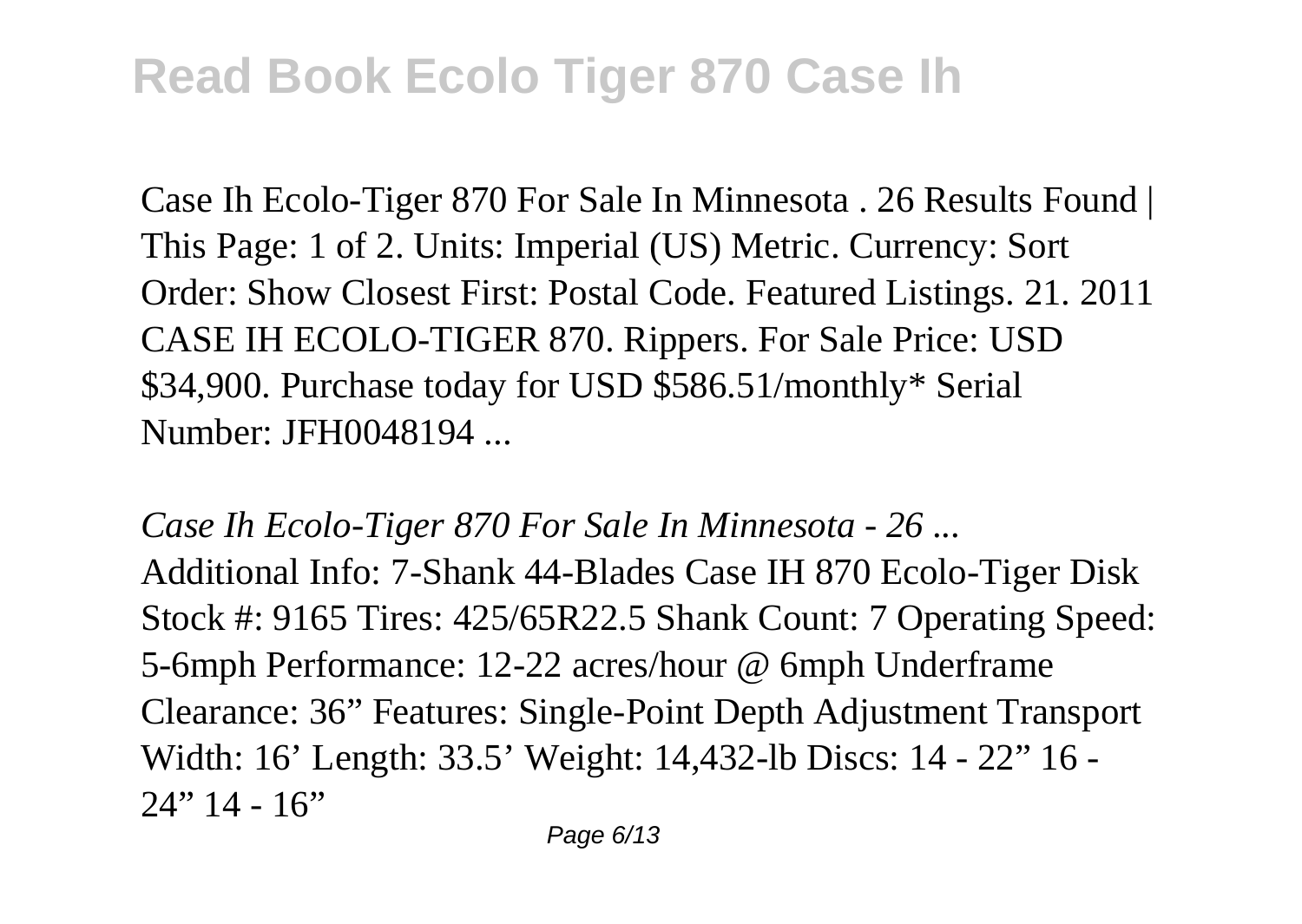*Case IH Ecolo-Tiger 870 Disc Rippers For Sale New & Used ...* CIH 870 Ecolo-Tiger ripper, 22ft working width, 11 shank, Used this fall. This unit is 16ft wide ans inside whells are 101" from cener to center of the tires. It measures 11ft 6" tall in transport mode. Keep this in mind when bidding if you have to haul it.

*AuctionTime.com | CASE IH ECOLO-TIGER 870 Online Auctions* More than 40 years of mulch-till leadership stands behind the allnew Case IH Ecolo-Tiger® 870 with its Agronomic Design features for ideal seedbed conditions. The Ecolo-Tiger 870 sizes and mixes crop residue for nutrient release in sync with crop demands.

*Ecolo-Tiger 30C Disk Rippers | Primary Tillage | Case IH*  $P$ age  $7/13$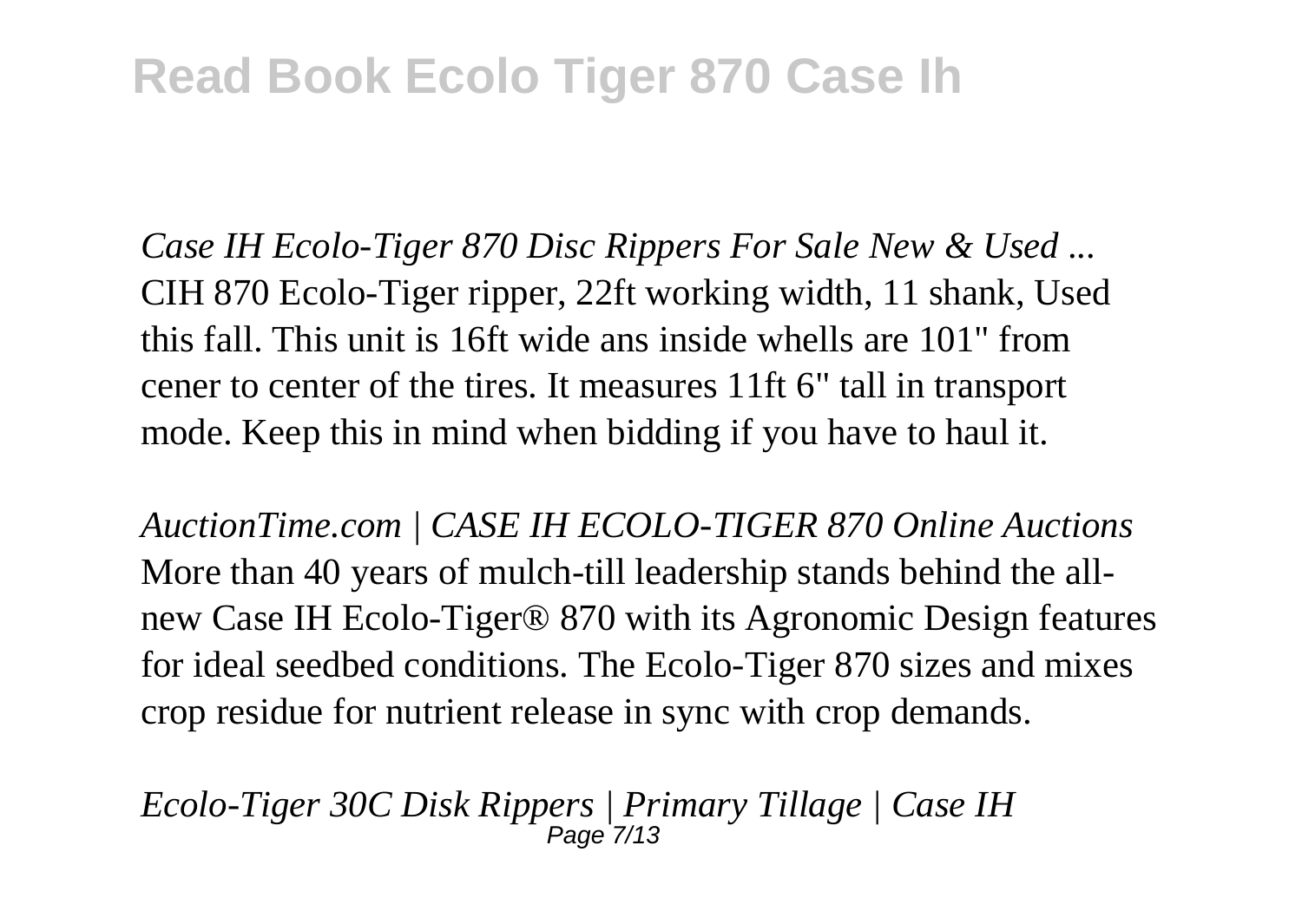Case IH engineers equipped this new model with redesigned high density Tiger Points for improved durability while maintaining the lift, twist and roll action that is an Ecolo-Tiger and Tiger point hallmark.

*Tillage Machine | Ecolo-Tiger 875 Disk Ripper | Case IH* 2013 Case-IH 870 Ecolo-Tiger 22' 11-shank disc ripper, cushion gangs, 24" front blades, 25" rear blades, 16.5" leveler blades, rolling basket, SN YDD067632, 44-157 Consigned By: Central Illinois Ag - (217) 935-8373 Item Location: Clinton, Illinois

*2013 Case-IH 870 Ecolo-Tiger 22' 11-shank disc ripper ...* Here is our Case IH Ecolo-Tiger 870 disc ripper. Feel free to ask any questions about it. Running in field-Page 8/13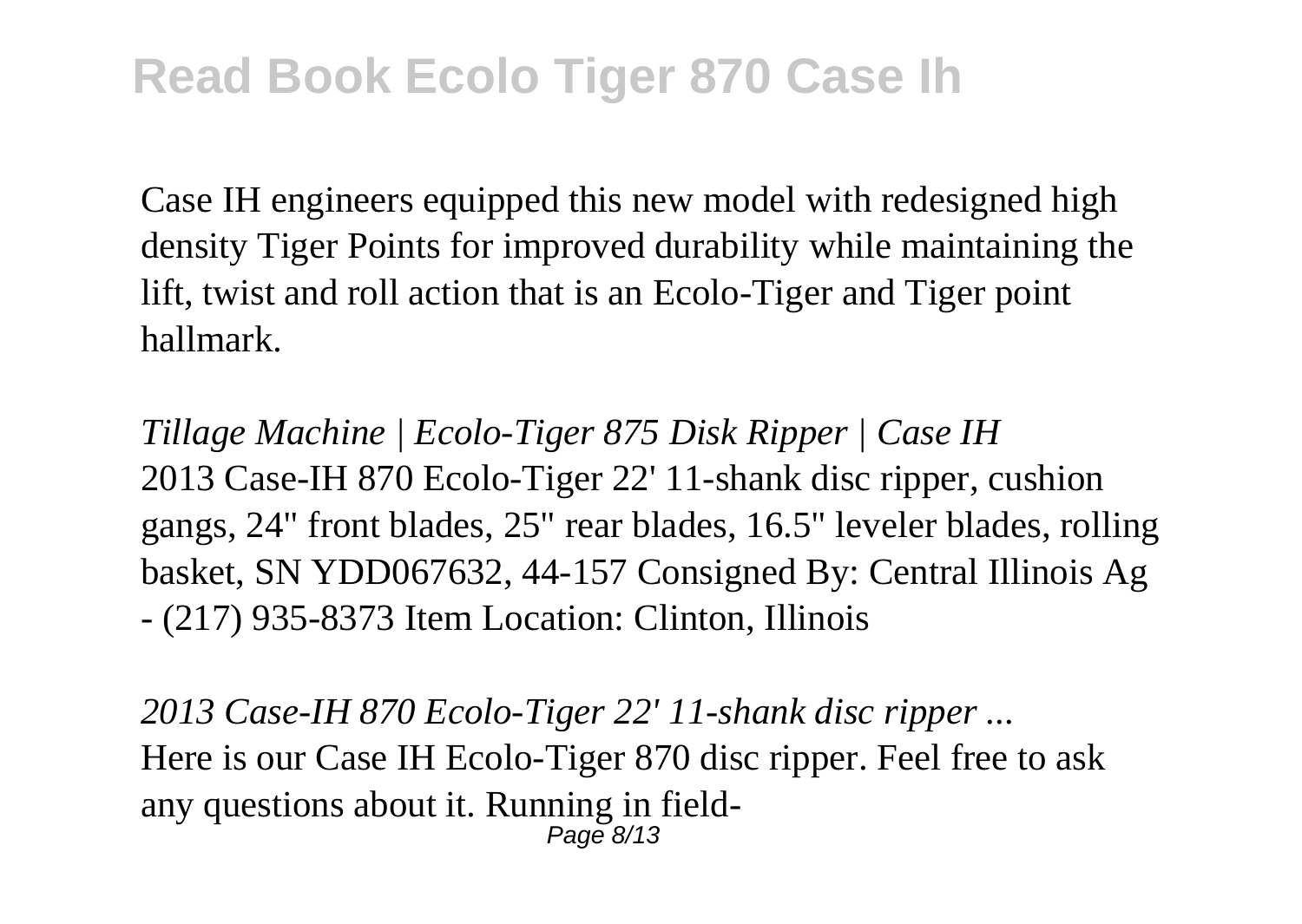http://www.youtube.com/watch?v=jcyoovMPt0s

*Case IH Ecolo-Tiger 870 - YouTube* Complete details for CASE IH ECOLO-TIGER 870 auction listing available from EquipmentFacts.com, the online bidding platform.

#### *EquipmentFacts.com | CASE IH ECOLO-TIGER 870 Online Auctions*

Part of the Case IH Ecolo-Tiger family, the 870 is likely to be the first ripper in the field and the last out. At up to 8 m wide, the Ecolo-Tiger 870 is the largest full-size combination ripper in the industry. It sports a welded, heavy-duty frame for improved durability.

*ECOLO-TIGER 870 - CNH Industrial* Page  $9/13$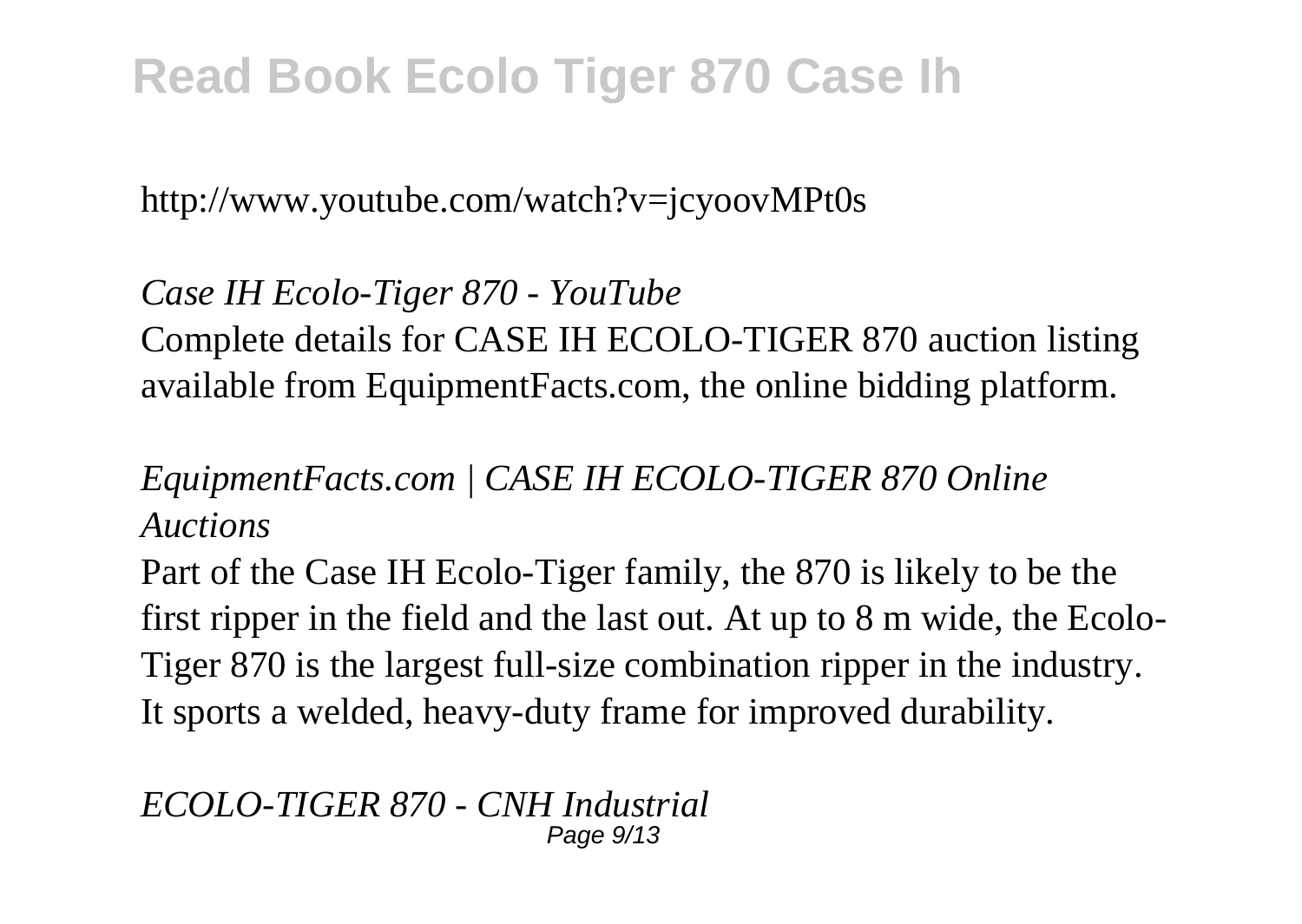CASE IH STEIGER 370 HD Tractor & Ecolo Tiger 870 Disk Ripper - YouTube In this video Big Tractor Power is out in the field with a 370 hp CASE IH STEIGER 370 HD Tractor and 14ft 7 shank Ecolo-Tiger...

*CASE IH STEIGER 370 HD Tractor & Ecolo Tiger 870 Disk ...* Re: Case 870 Ecolo-Tiger I can imagine it takes some hp, we try to do mostly no-till but do chisel plow the winter feed lots and if we pack a field bad. With just a small chisel plow and a tandem disk behind the 7120 or 7230 Magnum are looking for traction.

*Case 870 Ecolo-Tiger - TractorByNet* Lot # 120 - CASE IH ECOLO-TIGER 870 . All. 360° Photos. Photos. Videos. Sold Price: \$24,750.00. Buyer's premium included Page 10/13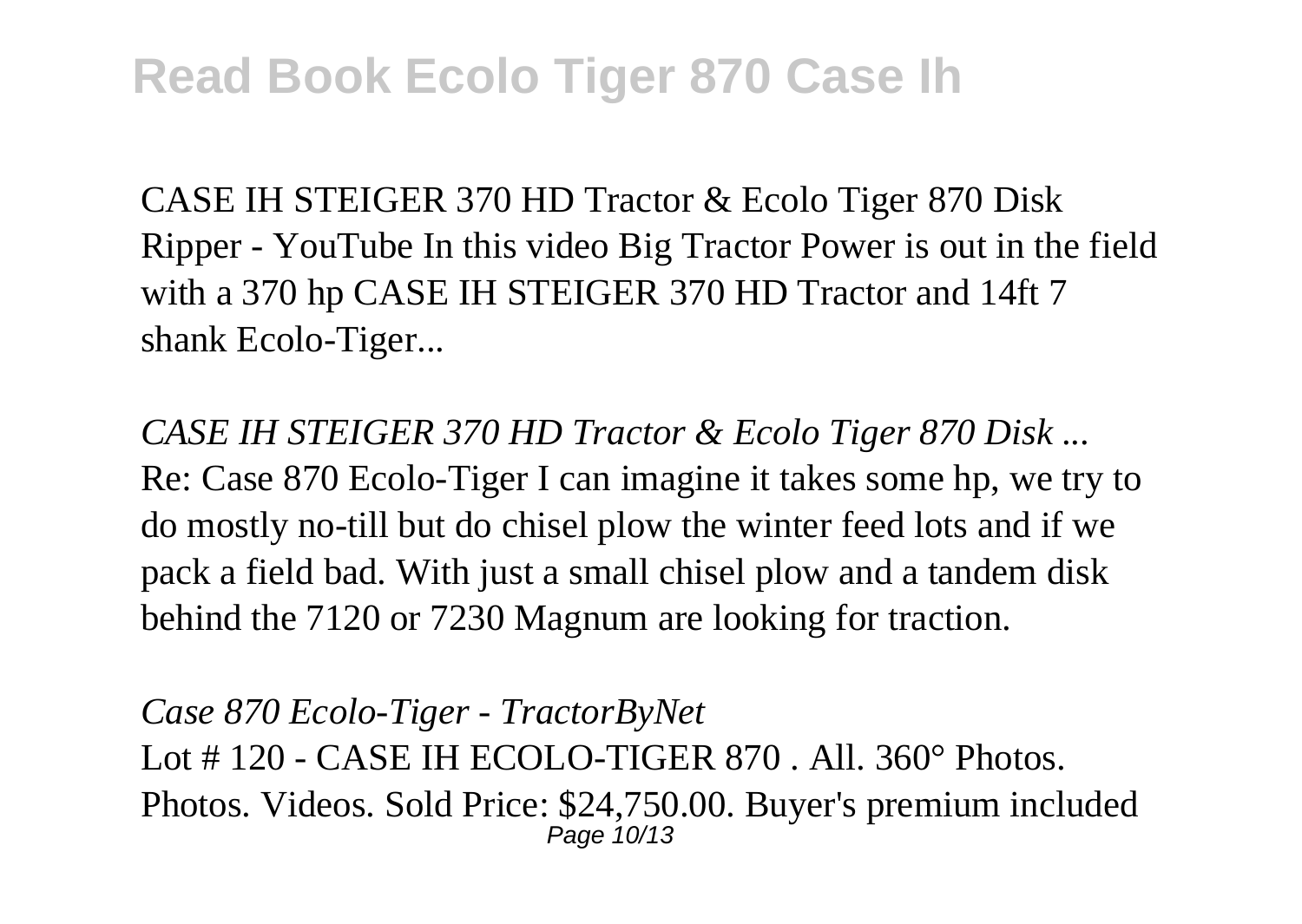in price: USD \$750.00. Auction Ended: Sat, Sep 19, 2020. Contact Information. Randy Buntjer Auction & Realty LLC. Ellsworth, Minnesota 56129. Phone: +1 507-360-2650 Call. Video Chat With This Dealer ...

#### *EquipmentFacts.com | CASE IH ECOLO-TIGER 870 Online Auctions*

Case IH 870 disk ripper Only over 700 acres at the most. 7 shank ripper, 24 in front disk blades 2 sets and adjustable, rear leveling / closing disks adjustable, high pro jack, 7 pin light plug in, Come look it over you will never find a cleaner one that is not new, always barn kept from the day it was new. farmer went all no-till. and need the shed room.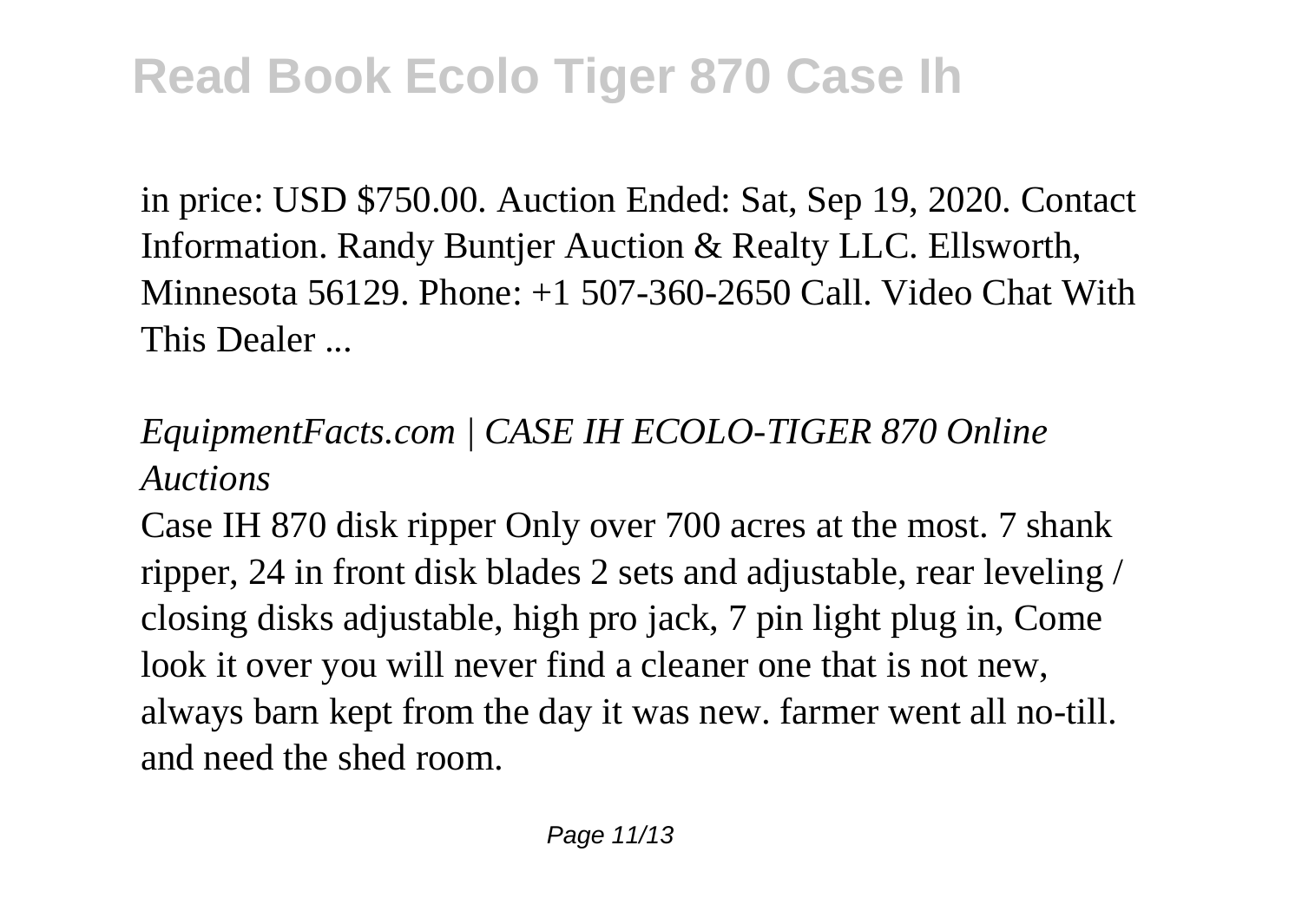*AuctionTime.com | CASE IH ECOLO-TIGER 870 Online Auctions* CASE IH 870 ECOLO TIGER DISK RIPPER PARTS CATALOG. \$59.00. Free shipping . Bolt-On Products Grab Hook / Clevis Mount Combo for 5/16 Chain G7. \$38.48. \$40.50. Free shipping . Gear Shift Boots Fits Massey Ferguson TO20 TO30 35 65 135 165 235 250 255 265 27. \$8.99. Free shipping. Popular .

*8 INCH AGRITUF NO-TILL POINT FOR CASE IH ECOLO TIGER ...*

The Used 2014 CASE IH ECOLO-TIGER 870 is offered at CAD \$44,413.34. This financing payment is based on a lease transaction. Monthly lease payments of CAD \$877.63 pretax for 60 months at an annual percentage rate of 9.94%. The total lease cost is \$52,657.60 with a \$4,441.33 residual. This lease payment is an Page 12/13